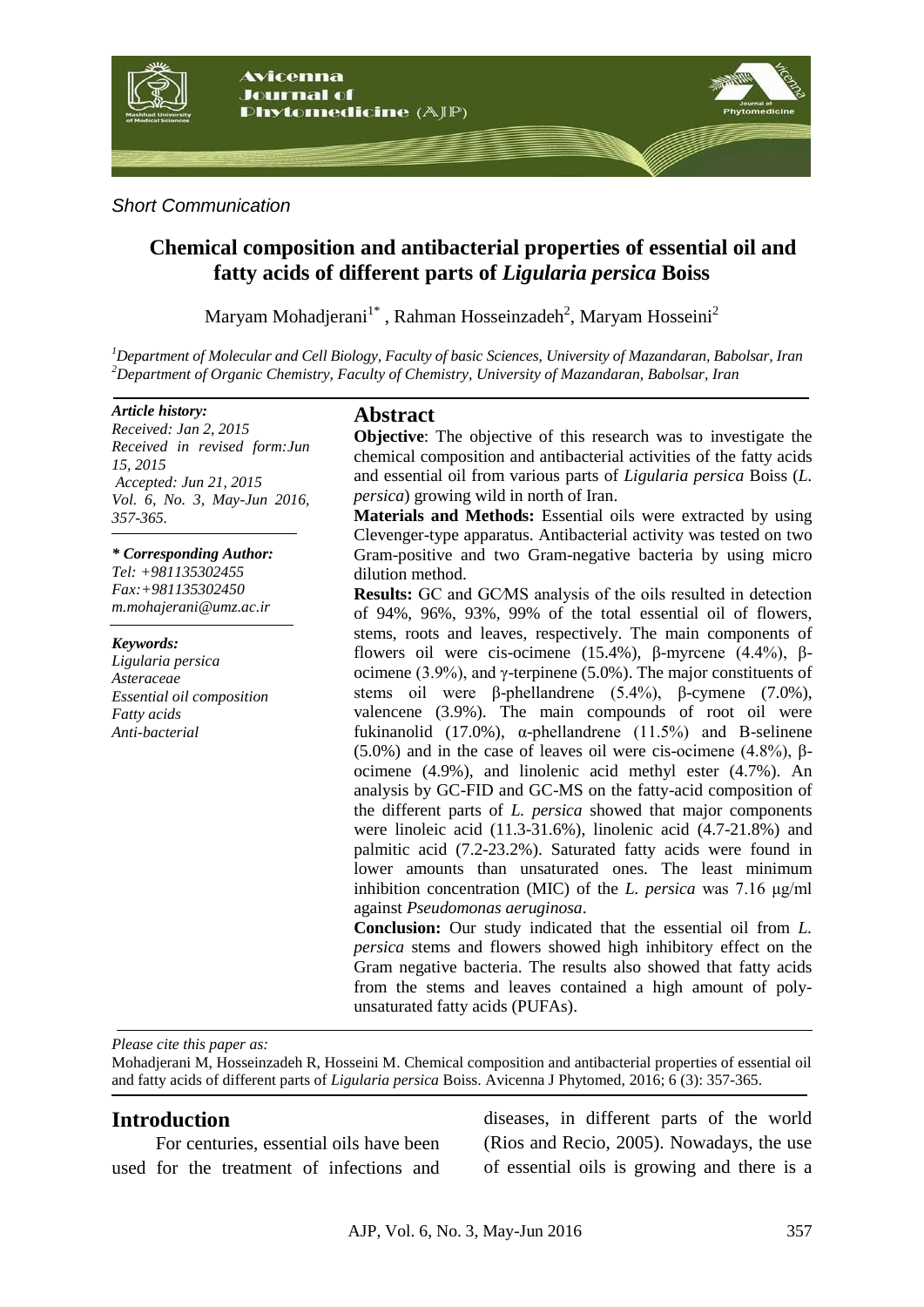noticeable range application for them (e.g. in food and beverages industry, as fragrances in perfumes and cosmetics) but the oils also cover a broad spectrum of biological activities which has aroused the researchers' interest. In the past two decades, there has been a lot of research to study the antimicrobial activity of essential oils. The main constituents of some plant essential oils are thymol, carvacrol, linalool and eugenol that have been shown to have a wide spectrum of antimicrobial activities (Kalemba and Kunicke, 2003; Dorman and Deans, 2000). Recently, the antibacterial properties and potential use of essential oils in foods have been investigated (Burt, 2004).

Antimicrobial activities of spices and herbs have been known for several centuries (Bagamboula et al., 2003). Essential oils and their components are becoming increasingly popular as natural antimicrobial agents to be used for a wide variety of purposes, including food preservation, complementary medicine and natural therapeutics. At present, essential oils are used by the flavoring industry for flavor enhancement and for their antioxidant effects (Cosentino et al., 2003). Fatty acids have also a wide range of functions (Elias, 1983). For example, some polyunsaturated fatty acids such as nervonic acid, linoleic acid and arachidic acid are vital for human growth (Carvalho et al., 2006).

*Ligularia persica Boiss (L. persica).* is an important species of Compositae family. According to Flora Iranica, there is only one species of *Ligularia* in Iran that is endemic of north of Iran. The local names of this genus are Zabantala″ and ″ Pirsonbol″ (Rechinger, 1989). *Ligularia* species are used in traditional medicines such as treatment of coughs, inflammations, jaundice, scarlet fever, rheumatoid arthritis, and hepatic diseases (Xie et al., 2010). Up to now, several phytochemical studies have identified various compounds such as steroids, alkaloids, flavonoids, lignans, sesquiterpenoids, and terpenoids in *ligularia* species (Yang et al., 2011).

The secondary metabolites reported from *L. persica* have anti-bacterial, antilung cancer, anti- stomach cancer, antihepatotoxicity, anti-thrombotic, anticoagulation and anti-insect activity (Yang et al., 2011). Extraction of roots of *L. persica* and chromatographic separation revealed one new derivative of tovarol, four new derivatives of shiromodiol,  $\alpha$  - and  $\beta$  eudesmol, bakkenolide A and four known eremophilane derivatives (Marco et al., 1991). There is a report on chemical composition and antimicrobial activities of aerial parts of *L. persica* in the literature (Mirjalili and Yousefzadi, 2012). However, no previous work has been conducted on different part of this plant. Also, there is no report on the fatty acids composition and antibacterial activity of the different parts of *L. persica* essential oils. Therefore, the aim of this research is to analyze the chemical constituents and fatty acids of different parts of *L. persica* and antibacterial activity of the essential oils of different parts of *L. persica* was then investigated and discussed.

# **Materials and methods Plant Material**

*L*. *persica* was collected during the flowering stage in July 2012 from Pole Zangule located in central Alborz Mountains (Mazandaran province, North of Iran). The specimen was identified and authenticated by a taxonomist, Dr Alireza Naqinezhad, and a voucher herbarium specimen was deposited in the herbarium of the Department of Biology, University of Mazandaran (No. 1505). The plant material was air-dried at room temperature and protected from light for one week.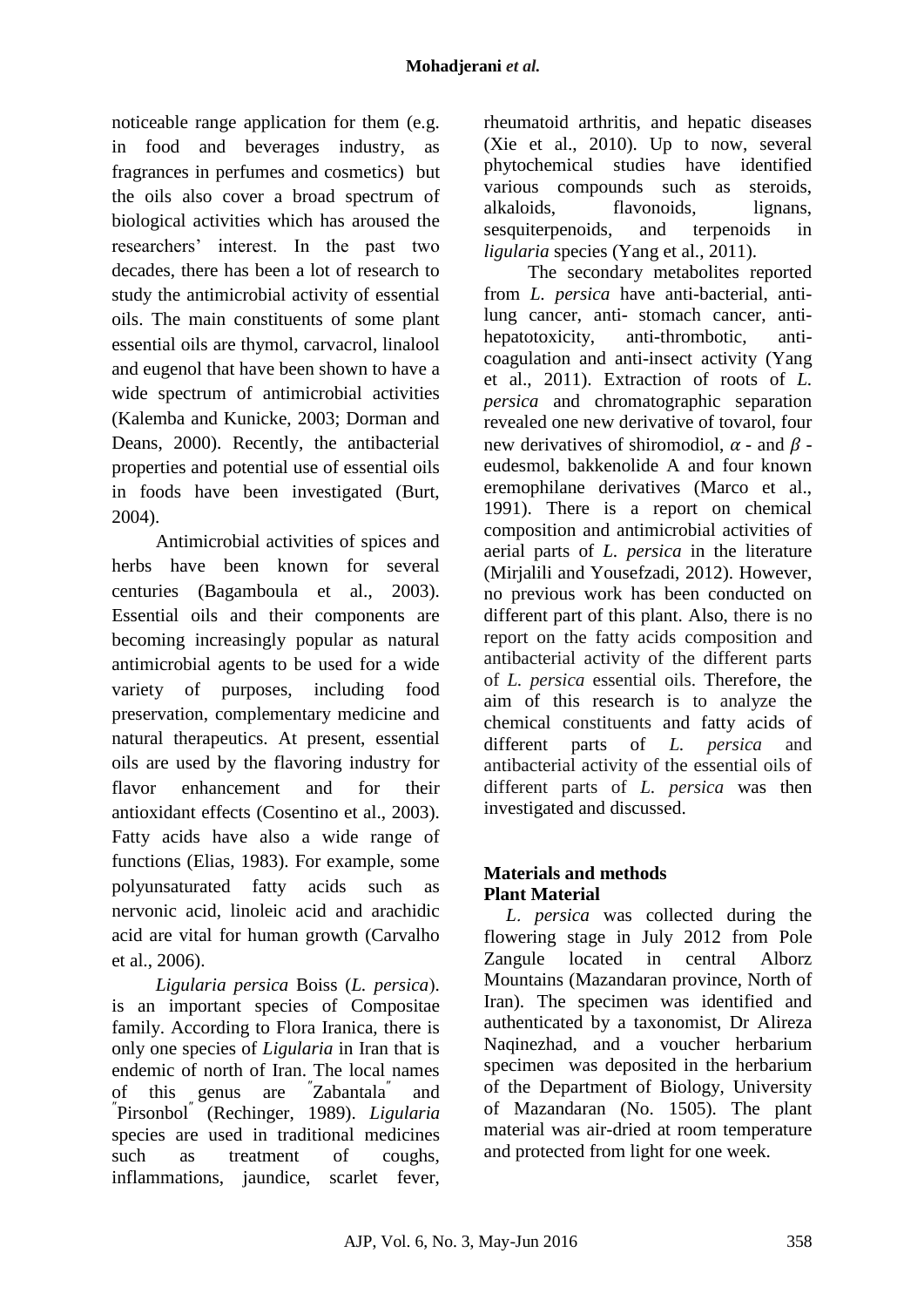## **Isolation of essential oil**

Different parts of *L. persica* (50 g) were subjected to hydro-distillation for 2 hours using a Clevenger-type apparatus. The obtained essential oil was dried over anhydrous sodium sulphate, filtered and stored at +4 °C until analysis.

## **Oil extraction and fatty acid methylation preparation**

Dried ground plant materials (different parts of *L. persica*) were extracted with hexane using a Soxhlet apparatus (70 °C, 8 hours) to obtain the fatty components. After removing hexane using rotary evaporator, the oily mixtures were derivatized to produce their methyl esters by transesterification process with 2 M methanolic KOH at 70°C for 15 minutes (Tavakoli et al., 2012; Paquat, 1992). The organic phases were analyzed by GC-FID and GC-MS systems.

## **Analysis of the essential oil and fatty acids**

#### *GC-FID analysis*

The GC analysis of the essential oil and fatty acids was performed using an Agilent Technology 7890A Network gas chromatographic (GC) system, equipped with an FID detector. Compounds were separated on a DB- 5 Fused-silica capillary column (60 m long, 250 μm i.d. with 0.25μm film thickness, Agilent Technology). A sample of 1.0 μL was injected in the split mode with a split ratio of 1:5. The oven temperature was programmed to rise from 50 to 240 $\degree$ C at a rate of 4 $\degree$ C/min.

## *GC-MS analysis*

The GC-MS analysis was performed with an Agilent Technology 5975C massselective detector coupled to anAgilent Technology 7890A gas chromatographic. For GC–MS detection, an electron ionization system, with ionization energy of 70 eV, was used. Column oven temperature program was the same as in GC analysis. Helium was used as the carrier gas at a flow rate of

1.0 ml/min. Mass range was 30 - 600 *m/z*, while injector and MS transfer line temperatures were set at 220 °C and 250 °C, respectively.

# *Compounds identification*

The oil components were identified by calculation of their retention indices under temperature-programmed conditions for *n*alkanes  $(C_6 - C_{23})$  and the oil on DB-5 column under the same conditions. Identification of individual compounds was done by comparison of their mass spectra with those of the internal reference mass spectra library (Wiley 7.0 n,NIST 08) or with authentic compounds and confirmed by comparing their retention indices with authentic compounds or with those reported in the literature (Davies, 1990; Shibamoto, 1987; Adams,2007).

# **Antimicrobial activity**

## *Microbial strains*

The essential oils were tested against two Gram-positive bacteria: *Staphylococcus aureus* ATCC 25923, and *Streptococcus sobrinus* ATCC 27609 and two Gram-negative bacteria including *Escherichia coli* ATCC 25922*,*and *Pseudomonas aeruginosa* ATCC 27853.

# *Micro dilution broth method*

Micro-dilution susceptibility assay was performed using the NCCLS method for the determination of minimum inhibitory concentration (MIC) and minimum bactericidal concentration (MBC) (Wayne, 1999). Dilutions were prepared in 96-well microtiter plates to get final concentrations ranging from 0 to 4,000  $\mu$ g/ml. All tests were performed in BHI broth medium. Bacterial cell numbers were adjusted to approximately  $1 \times 10^8$  CFU (colony forming units)/ml. The 96-well plates were prepared by dispensing 95 µl of nutrient broth and 5 µl of the inoculums into each well. The final volume in each well was 200 µl. The plates were incubated at  $37 \text{ °C}$ for 24 hours. Gentamicin was used as positive standard in order to control the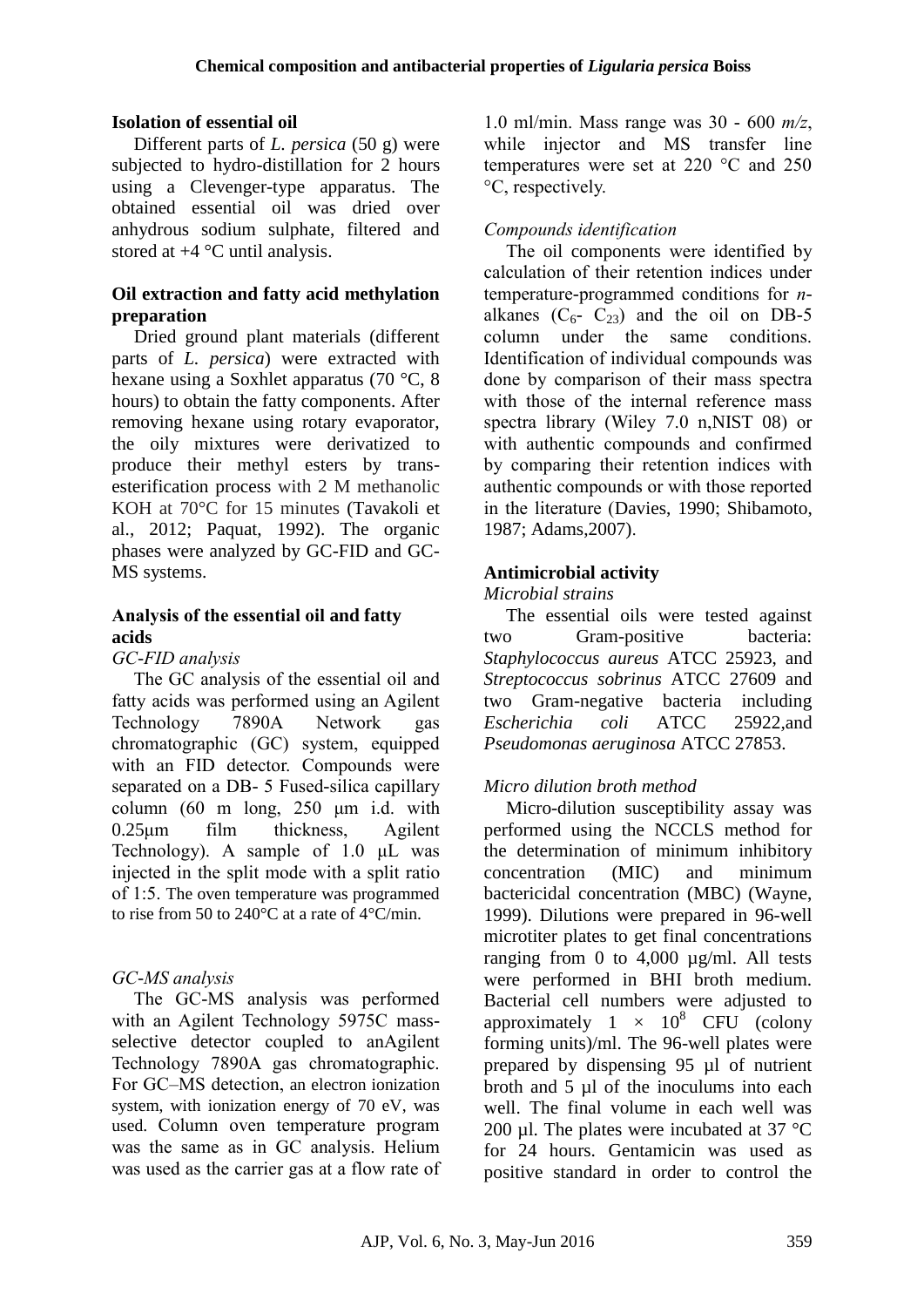sensitivity of the microorganisms. The growth was indicated by the presence of a white 'pellet' on the well bottom. The MIC was calculated as the highest dilution showing complete inhibition of the tested strains.

#### **Results**

#### **Chemical Composition of the Essential Oil**

The yields of essential oils of leaf, flower, stem and root of *L. persica* were 0.32%, 1.48%, 0.65%, 0.61% (w/w % based on dry matter weight ), respectively . The essential oils of different parts of *L. persica* were obtained by hydro-distillation method and examined by GC-FID and GC– MS. The colors of essential oils were yellow to green. The results obtained from GC-FID and GC–MS analysis of the essential oils of *L. persica* were shown in Table 1. GC and GC/MS analysis of the oils were resulted in detection 94%, 96%, 93%, 99% of the total essential oil of flowers, stems, roots and leaves, respectively. The main components of flower oil were cisocimene (15.4%), β-myrcene (4.4%), βocimene (3.9%), and γ-terpinene (5.0%). The major constituents of stem oil were βphellandrene (5.4%), β-cymene (6.9%), and valencene (3.9%). The main compounds of roots oil were fukinanolid  $(17.0\%)$ , αphellandrene  $(11.5\%)$ , and β-selinene (5.0%) and in the case of leaves oil were cis-ocimene  $(4.8\%)$ , β-ocimene  $(4.9\%)$ , linolenic acid, and methyl ester (4.7%).

#### **Fatty acid Composition**

The analysis of fatty acid obtained from different parts of *L. persica* revealed the presence of over 19 compounds as shown in Table 2. The major components were linoleic acid (10.9-31.6%), linolenic acid (4.7-21.8%) and palmitic acid (7.2- 23.2%). The results demonstrated that the quantities of unsaturated fatty acids (20.4- 54.7%) were higher than saturated fatty acids (9.1-28.9%).

Table 1. Essential Oil composition of the different parts of *L. persica***.**

| <b>Chemical Componds</b> | RI <sup>a</sup> | $%$ Leaf | %Flower | $%$ Stem | Root % |
|--------------------------|-----------------|----------|---------|----------|--------|
| $\alpha$ -Thujene        | 927             | 0.2      | trace   | 0.4      |        |
| $\alpha$ -Pinene         | 939             | 1.3      | 0.6     | 2.6      | 1.8    |
| $\alpha$ -Fenchene       | 952             | 0.1      | 0.1     | 0.4      |        |
| Camphene                 | 954             | 0.2      | 0.1     | 0.6      | 0.1    |
| <b>Verbenene</b>         | 959             | trace    |         | trace    | 0.1    |
| $\beta$ -Phellandrene    | 981             | 2.6      |         | 5.4      |        |
| <b>Sabinene</b>          | 982             | 2.7      | trace   |          |        |
| $\beta$ – Pinene         | 984             | 0.9      | 0.7     | 2.5      | 3.1    |
| $\beta$ -Myrcene         | 995             | 2.0      | 4.4     | 2.8      | 0.5    |
| $\alpha$ -Phellandrene   | 1007            | 0.6      | 0.2     | 2.7      | 11.5   |
| $\delta$ - 3 Carene      | 1014            | trace    |         | 0.3      | 2.4    |
| $\alpha$ -Terpinene      | 1019            | 0.3      | 0.1     | 0.6      | 0.2    |
| $\beta$ – Cymene         | 1026            | 0.8      | 0.2     | 6.9      | 2.3    |
| <b>D-Limonene</b>        | 1030            | 0.9      | 0.2     | 1.6      | 0.9    |
| cis-Ocimene              | 1036            | 4.8      | 15.4    | 1.0      |        |
| $\beta$ –Ocimene         | 1041            | 4.9      | 3.9     | 3.7      | 1.0    |
| $\gamma$ -Terpinene      | 1053            | 0.4      | 5.0     | 0.8      | 2.0    |
| trans-Sabinene hydrate   | 1057            |          |         | 0.2      |        |
| cis-Sabinene Hydrate     | 1058            | 0.09     | trace   |          |        |
| <b>E-Citral</b>          | 1061            | 0.3      | trace   | 0.5      |        |
| <b>Linalool</b>          | 1098            | 0.4      | trace   | 0.3      | 0.2    |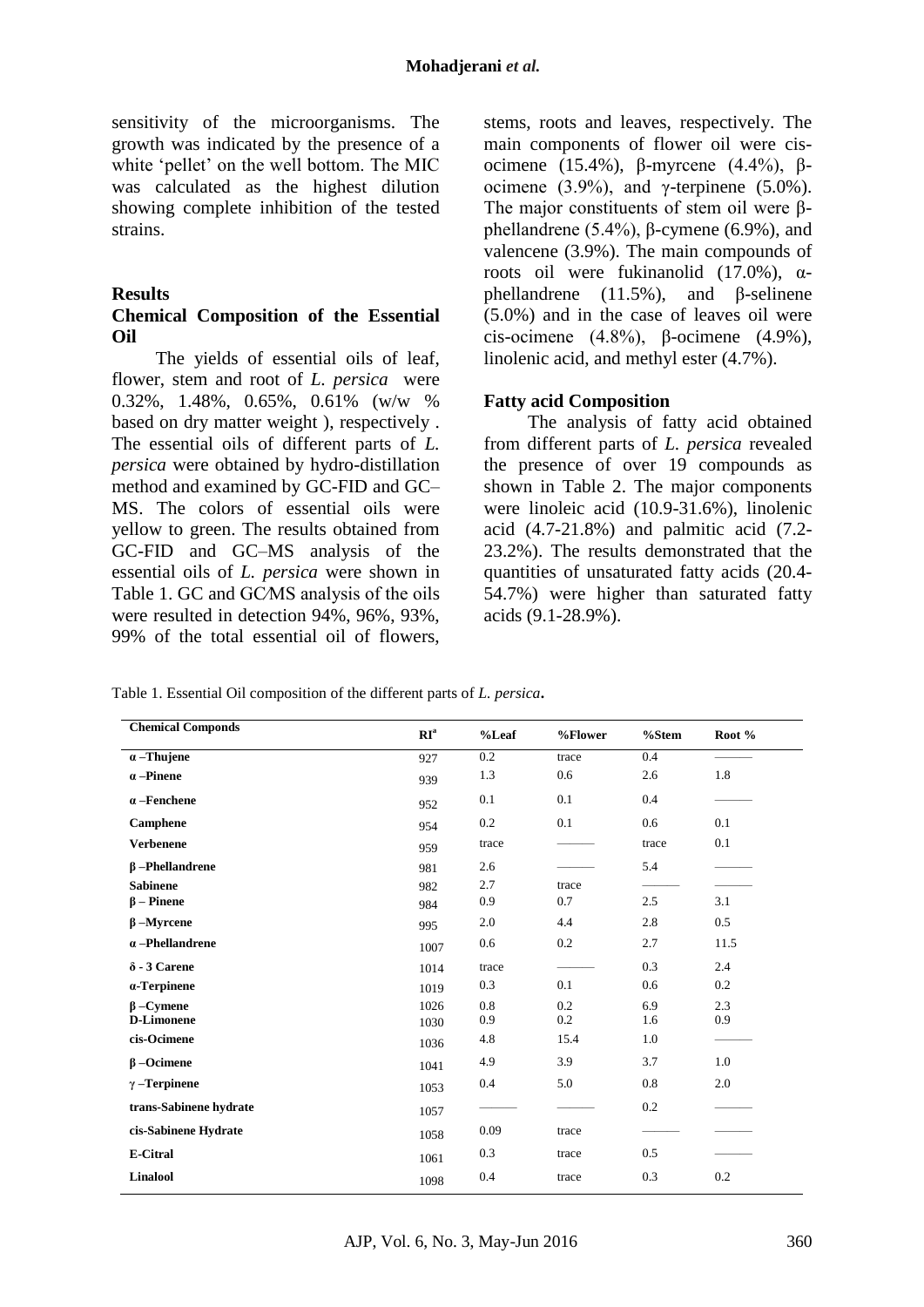# **Chemical composition and antibacterial properties of** *Ligularia persica* **Boiss**

| <b>Chemical Componds</b>                    | $\mathbf{RI}^{\rm a}$ | %Leaf      | %Flower        | %Stem      | Root % |
|---------------------------------------------|-----------------------|------------|----------------|------------|--------|
| <b>Alloocimene</b>                          | 1132                  | 2.7        | 4.1            | 1.5        |        |
| $cis$ - $\beta$ -Terpineol                  | 1144                  | 0.1        |                | trace      |        |
| 4-Terpineol                                 | 1178                  | 0.4        | 0.1            | 0.4        |        |
| a-Terpineol                                 | 1189                  | 0.3        | trace          | 0.1        | 0.1    |
| <b>Myrtenal</b>                             | 1207                  | 0.4        |                | 0.4        |        |
| Carvacrol                                   | 1299                  | 0.2        |                | 0.5        | 0.4    |
| 4-Decenoic acid, methyl ester               | 1311                  | 1.8        | 0.2            | 0.7        |        |
| <b>Myrtenol</b>                             | 1335                  | 0.3        |                | trace      |        |
| $(+)$ -4-Carene                             | 1357                  | 0.4        |                | $0.5\,$    |        |
| $\alpha$ -Selinene                          | 1363                  |            |                | 0.1        |        |
| trans-Carveol                               | 1375                  | 0.2        |                | 0.2        |        |
| <b>Geranyl</b> acetate                      | 1383                  | 0.6        |                | 1.1        |        |
| $\beta$ -Damascenone<br>$\beta$ -Bourbonene | 1395<br>1403          | 0.2        | trace          |            |        |
| $\beta$ – Elemene                           | 1405                  |            | 1.1            | 0.4        |        |
| Mentha-1,4,8-triene                         | 1407                  | 0.8        |                |            |        |
| trans-Caryophyllene<br>a-Cedrene            | 1426<br>1437          | 0.3<br>0.1 | 0.3            | 0.8<br>0.1 | 2.0    |
| $\alpha$ -Amorphene                         | 1446                  |            | trace<br>trace |            |        |
| <b>Germacrene B</b>                         | 1447                  | 0.1        |                |            | 0.3    |
| $\alpha$ -Gurjunene                         | 1454                  |            |                | trace      | 0.6    |
| $\beta$ -Farnesene                          | 1455                  | 0.2        | 1.2            | 0.1        |        |
| Thujopsene                                  | 1456                  | 0.7        |                |            | 0.7    |
| 5,9-Undecadien-2-one                        | 1459                  | 0.2        |                |            |        |
| $\beta$ -Selinene                           | 1463                  | 0.3        | 0.4            | 0.4        | 5.0    |
| Geranyl propionate                          | 1477                  |            |                | 0.4        |        |
| $\beta$ -Guaiene                            | 1478                  | 0.4        |                |            | 0.3    |
| 1s, Cis-Calamenene                          | 1486                  |            |                | 0.2        | 0.2    |
| $\beta$ -Ionone                             |                       |            |                | 0.1        |        |
| (-)-Aristolene                              | 1430                  | 0.2        | 0.2            | 0.2        | 1.3    |
| $\gamma$ -Curcumene                         | 1490                  |            |                | 1.2        |        |
| Germacrene-D                                | 1492                  | 0.7        | 1.1            |            |        |
| <b>Valencene</b>                            | 1505                  | 1.9        | 3.3            | 4.0        | 7.1    |
| Vitispirane                                 | 1509                  |            | 0.4            |            |        |
| $\gamma$ -Cadinene                          | 1522                  |            | 0.2            |            |        |
| $\beta$ -Agarofuran                         | 1534                  | 1.2        | 1.5            | 2.3        | 1.0    |
| $\delta$ -Cadinene                          | 1537                  | 0.3        | 0.1            | 0.1        | 1.5    |
| $(E,Z)$ - $\alpha$ -Farnesene               | 1540                  |            | 0.2            |            |        |
|                                             | 1543                  |            |                | 0.1        | 0.4    |
| $\gamma$ -Gurjunene                         | 1544                  |            |                |            |        |
| Cis-A-Bisabolene                            | 1545                  |            | trace          |            | 1.5    |
| $\alpha$ -Agarofuran                        | 1550                  | 1.2        |                | 2.8        |        |
| $\beta$ -Vatirenene                         | 1583                  | 0.2        | 0.1            |            |        |
| $\gamma$ -Elemene                           | 1598                  | 0.4        |                |            |        |
| $(+)$ Spathulenol                           | 1600                  |            |                | 0.1        |        |
| (-)-Spathulenol                             | 1602                  | 1.4        | 0.7            |            |        |
| Caryophyllene oxide                         | 1608                  | $0.8\,$    | 0.3            | 0.5        | 0.1    |
| Diepi-.a.-cedrene epoxide                   | 1609                  |            |                |            | 1.1    |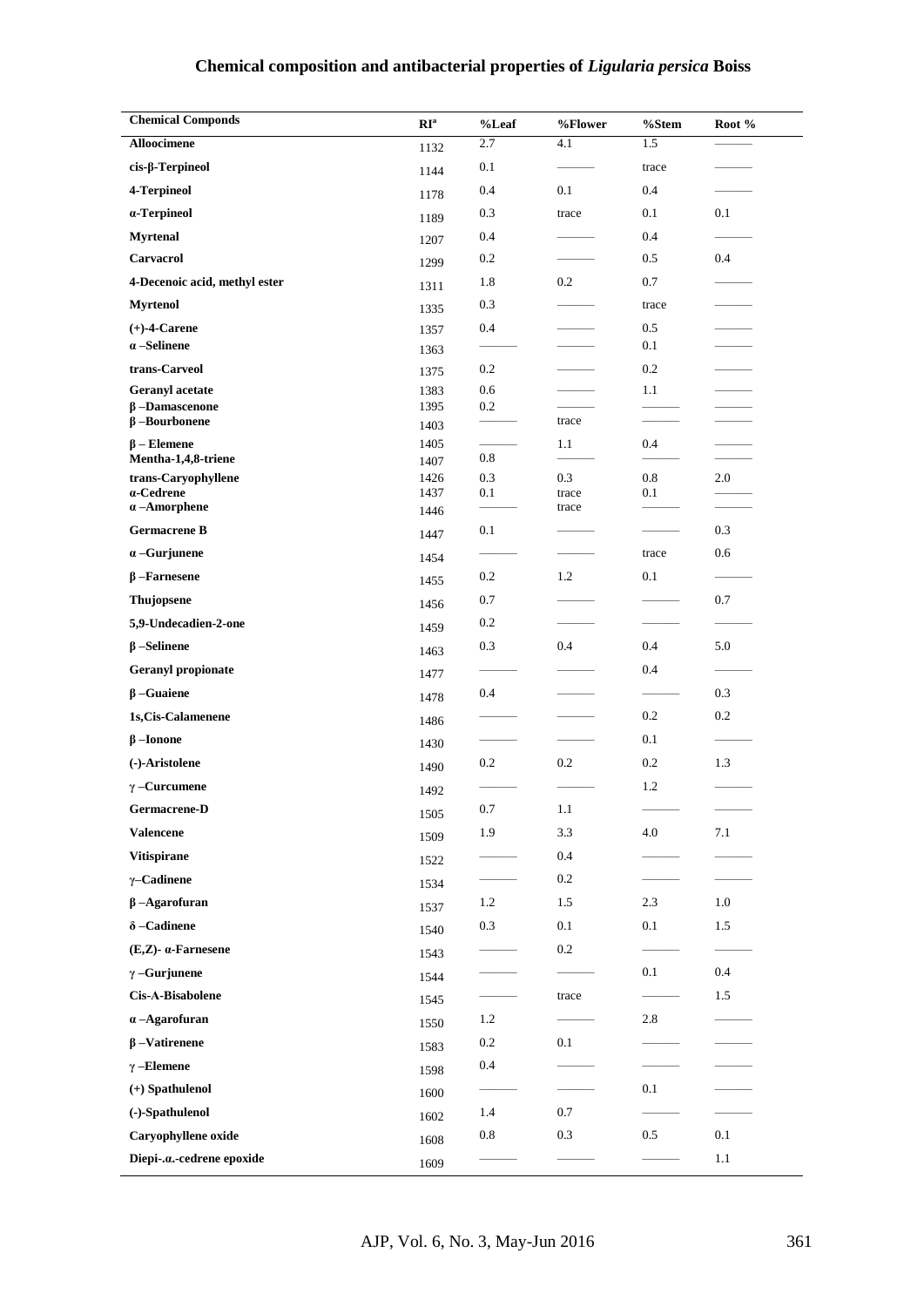# **Mohadjerani** *et al.*

| <b>Chemical Componds</b>              | $\mathbf{RI}^{\rm a}$ | %Leaf   | %Flower | %Stem   | Root % |
|---------------------------------------|-----------------------|---------|---------|---------|--------|
| <b>Guaiol</b>                         | 1610                  |         |         | 0.2     |        |
| (-)-Lepidozene                        | 1628                  |         |         | 0.2     |        |
| $\gamma$ -Eudesmol                    | 1633                  | 1.1     | 2.6     | 3.5     |        |
| $\beta$ -Eudesmol                     | 1652                  |         |         | 1.4     |        |
| $\beta$ –Cadinene                     | 1654                  | 3.3     | 3.0     | 0.1     | 0.6    |
| $\alpha$ -Eudesmol                    | 1656                  | 0.8     |         |         |        |
| $(+)$ -Calarene                       | 1658                  | 2.7     | 1.7     | 0.2     | 2.1    |
| <b>Hinesol</b>                        | 1660                  |         |         | 0.2     |        |
| <b>Cubenol</b>                        | 1663                  |         | trace   |         |        |
| <b>Elemol</b>                         | 1668                  |         |         | 1.2     |        |
| <b>Veridiflorol</b>                   | 1674                  | 3.0     |         | 0.3     |        |
| Aromadendrene                         | 1681                  | 2.8     |         |         |        |
| $\beta$ -Neoclovene                   | 1689                  | 0.4     |         | 3.1     |        |
| Liguhodgsonal                         | 1714                  | 1.2     |         |         | 0.6    |
| <b>Cyercene I</b>                     | 1720                  | 3.3     | 2.2     | 2.1     | 1.2    |
| $\alpha$ -Ionene                      | 1745                  |         | 0.1     |         |        |
| $\beta$ -Thujone                      | 1775                  |         |         |         | 2.9    |
| $\alpha$ -Guaiene                     | 1808                  | 0.1     | 0.1     |         | 0.3    |
| Fukinanolid                           | 1836                  |         | 1.0     | 1.3     | 17.0   |
| 3,5-Dihydroxytoluene                  | 1856                  |         | 3.7     | 1.7     |        |
| 2,5-Furandicarboxaldehyde             | 1870                  | 2.6     |         |         | 0.7    |
| Pentadecanoic acid, ethyl ester       | 1897                  | 0.2     | 1.2     |         |        |
| Hexadecanoic acid, methyl ester       | 1930                  | 1.2     | 1.2     | 0.5     |        |
| Isophytol                             | 1951                  | 0.1     |         | 0.1     |        |
| n-Hexadecanoic acid                   | 1969                  | 0.9     | 0.5     | 1.8     | 0.7    |
| Hexadecanoic acid, ethyl ester        | 1997                  | 0.7     | 0.3     | 0.2     | trace  |
| Linolenic acid                        | 2105                  | 0.4     | 2.2     | 0.4     |        |
| Linolenic acid, methyl ester          | 2106                  | 4.7     | 0.6     | 1.5     |        |
| Phytol                                | 2115                  | trace   | trace   | 0.1     |        |
| Octadecanoic acid, methyl ester       | 2126                  | 0.1     | trace   | trace   |        |
| 9-Eicosyne                            | 2132                  |         |         | 0.1     |        |
| 1,19-Eicosadiene                      | 2138                  |         |         | $0.1\,$ |        |
| cis-9-Hexadecenal                     | 2155                  | $0.1\,$ |         |         |        |
| Linoleic acid ethyl ester             | 2163                  | 1.6     | 0.5     | 0.2     |        |
| 2-Ethylhexyl trans-4-methoxycinnamate | 2169                  |         |         | 0.2     |        |
| Octadecanoic acid, ethyl ester        | 2194                  | 0.1     |         |         |        |
| n-Docosane                            | 2200                  | trace   | trace   | trace   |        |
| 1-Chloro-Nonadecane,                  | 2201                  | trace   |         |         |        |
| Bicyclo[10.8.0]eicosane               | 2224                  | trace   | trace   |         |        |
| <b>Tricosane</b>                      | 2301                  | 0.3     | 0.8     | 0.1     |        |
| Monoterpene hydrocarbons              |                       | 28.6    | 35.1    | 34.5    | 25.9   |
| <b>Oxygenated monoterpenes</b>        |                       | 4.9     | 0.4     | 4.4     | 3.6    |
| Sesquiterpen hydrocarbons             |                       | 22      | 17.3    | 18.4    | 26.1   |
| Oxygenated sesquiterpens              |                       | 7.2     | 4.6     | 9.1     | 18.8   |
| <b>Diterpenoids</b>                   |                       | 0.4     | 0.9     | 0.2     |        |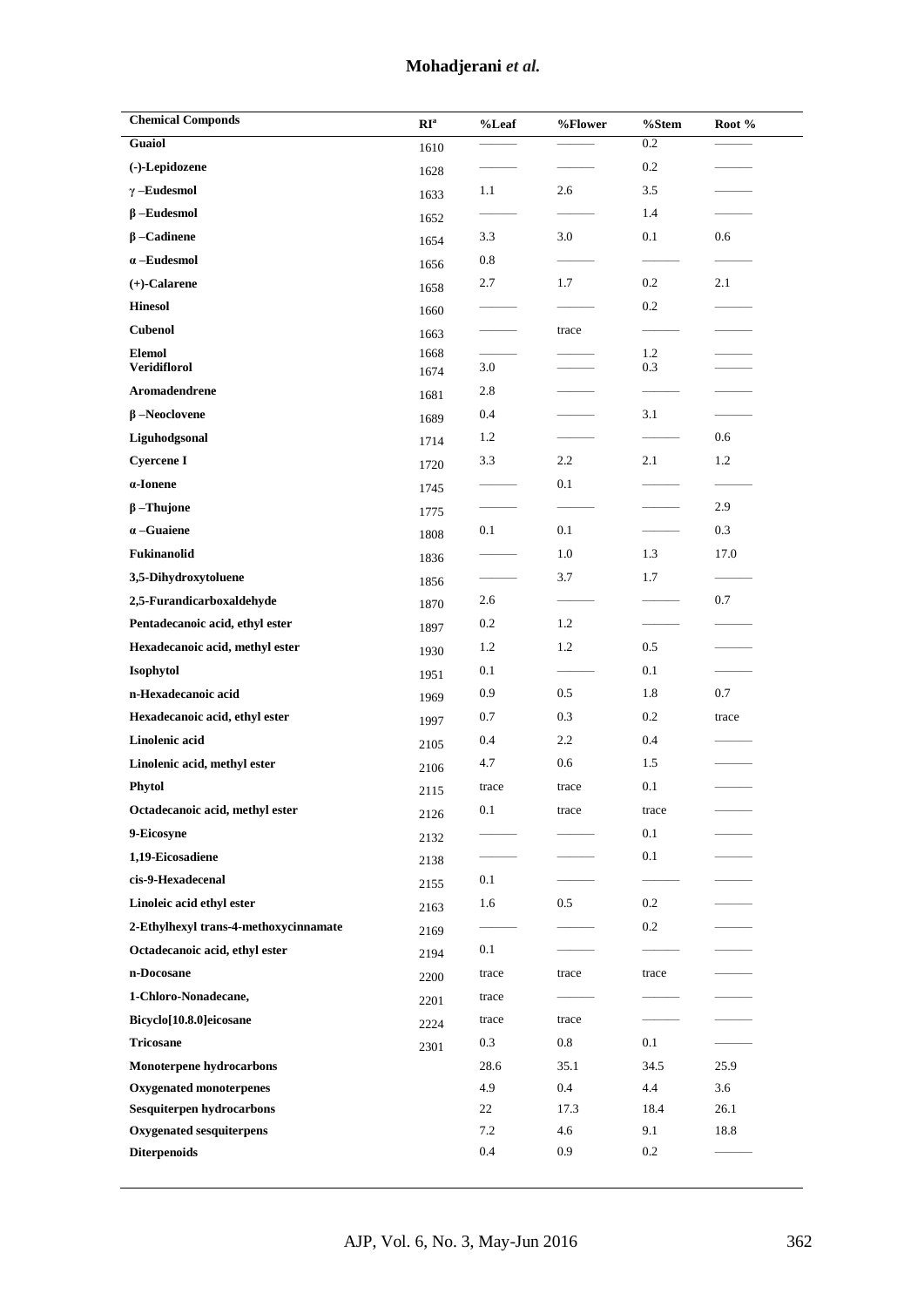#### **Chemical composition and antibacterial properties of** *Ligularia persica* **Boiss**

| <b>Chemical Componds</b> | RI <sup>a</sup> | $%$ Leaf | %Flower | %Stem | Root % |
|--------------------------|-----------------|----------|---------|-------|--------|
| <b>Fatty acids</b>       |                 | 12.3     | 7.0     | 4.8   | 0.75   |
| <b>Aldehydes</b>         |                 | 2.7      |         |       | 0.7    |
| Other hydrocarbons       |                 | 0.6      | 3.8     | 1.9   |        |
| <b>Others</b>            |                 | 20.0     | 25.0    | 22.1  | 17.3   |
| <b>Total</b>             |                 | 98.7     | 94.1    | 95.4  | 93.1   |

<sup>a</sup>RI: Retention index relative to n-alkanes ( $C_6$ <sub>-C<sub>23</sub>) on a DB-5 column.</sub>

Table 2. Fatty-acid composition of the different parts of *L. persica.*

| <b>Methyl esters</b>                         | RT(min) | $%$ Leaf | %Flower | %Stem | $\overline{\frac{9}{6}}$ Root |
|----------------------------------------------|---------|----------|---------|-------|-------------------------------|
| Butanoic acid, 3-methyl-, methyl ester       | 9.2     | 0.3      | 0.2     |       |                               |
| 2-Butenoic acid, 2-methyl-, methyl ester     | 11.01   | 3.6      | 0.8     |       | 2.1                           |
| Octanoic acid, methyl ester                  | 23.09   |          | 5.9     |       |                               |
| Dodecanoic acid, methyl ester                | 36.8    |          | 6.1     |       | 0.1                           |
| Tetradecanoic acid, methyl ester             | 42.6    | 1.7      | 4.7     | 0.6   |                               |
| <b>Methyl 9-methyltetradecanoate</b>         | 45.3    |          | 0.2     |       |                               |
| Pentadecanoic acid, methyl ester             | 45.4    |          |         |       | 0.6                           |
| Pentadecanoic acid, 14-methyl-, methyl ester | 46.9    |          |         |       | 0.3                           |
| 9-Hexadecenoic acid, methyl ester            | 47.3    |          |         |       | 0.6                           |
| Hexadecanoic acid, methyl ester              | 47.9    | 9.5      | 11.7    | 23.2  | 7.2                           |
| Hexadecanoic acid, 14-methyl-, methyl ester  | 50.3    |          |         |       | 0.1                           |
| Heptadecanoic acid, methyl ester             | 49.4    | 0.7      |         | 1.6   | 0.71                          |
| 9-Octadecenoic acid, methyl ester            | 51.2    |          |         |       | 0.3                           |
| 9,12-Octadecadienoic acid, methyl ester      | 51.9    | 11.3     | 10.9    | 31.6  | 12.4                          |
| 9,12,15-Octadecatrienoic acid, methyl ester  | 52.1    | 21.8     | 9.1     | 21.2  | 4.7                           |
| Octadecanoic acid, methyl ester              | 52.6    | 7.7      | 7.2     | 2.0   | 0.3                           |
| Eicosanoic acid, methyl ester                | 58.5    | 1.0      |         | 1.1   |                               |
| Docosanoic acid, methyl ester                | 67.6    |          | 0.1     |       |                               |
| other hydrocarbon compounds identified       |         | 42.3     | 43.2    | 18.8  | 70.5                          |
| ∑Saturated fatty acids                       |         | 13.2     | 28.9    | 26.4  | 9.1                           |
| $\Sigma$ Unsaturated fatty acids             |         | 44.4     | 27.1    | 54.7  | 20.4                          |

#### **Inhibition of Bacterial Growth**

The anti-bacterial activity of the essential oil from *L. persica* against a panel of pathogenic microorganisms was assessed by measurement of minimum inhibitory concentration (MIC). The results are presented in Table 3. It can be concluded that the essential oil of root has the highest antibacterial activity and the oil of the leaves has the least efficient antibacterial activity among other parts. The Gram-negative bacterium that exhibited a higher sensitivity to the tested oils was *Pseudomonas aeruginosa*. The essential oil from stems showed the highest anti-bacterial effect against *Pseudomonas aeruginosa* (7.16  $\mu$ g/ml in terms of MIC) and the least antibacterial activity was seen for leaves essential oil against *Staphylococcus aureus* (375 *μ*g/ml in terms of MIC).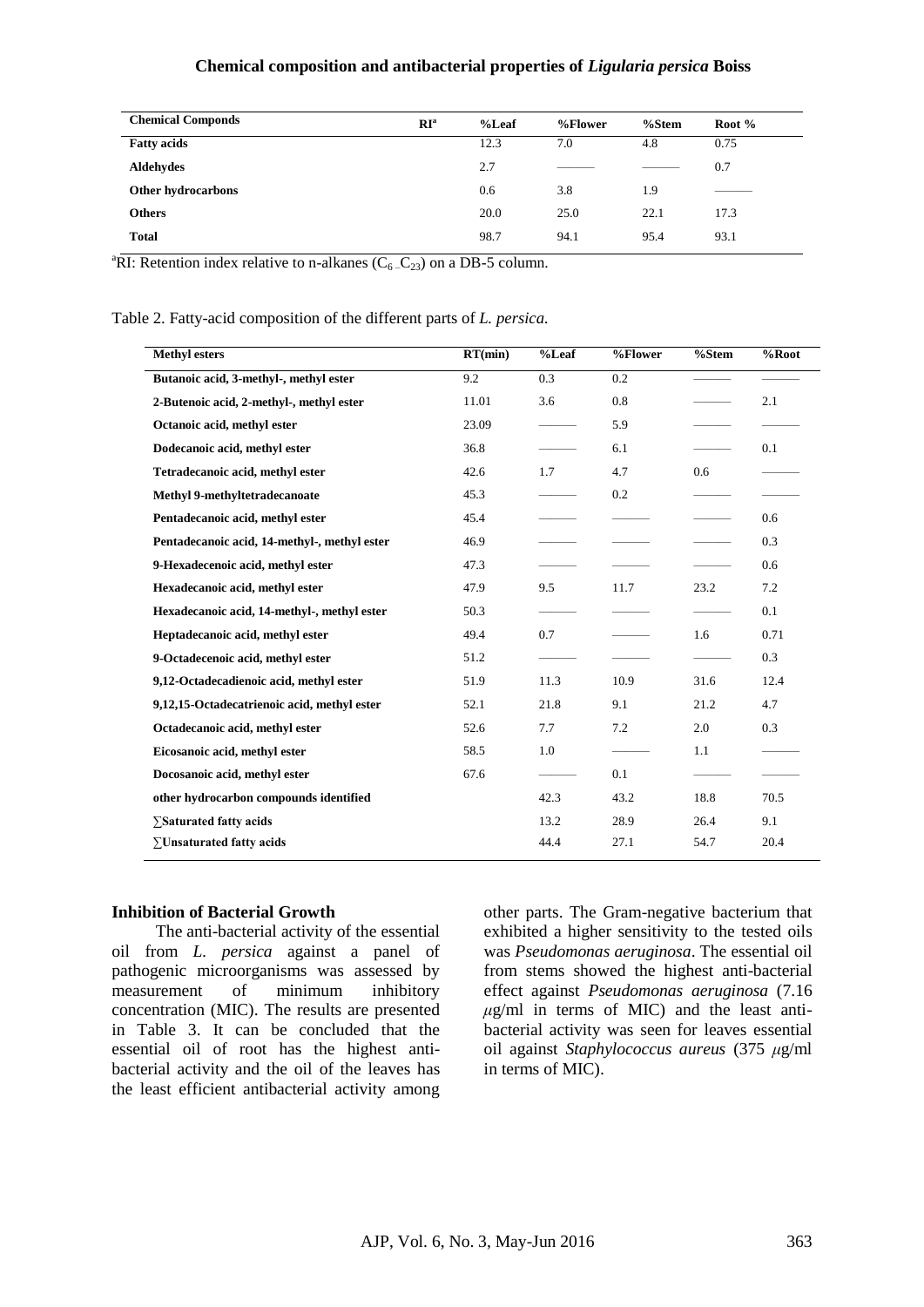| Types of bacteria            | <b>Gram negative</b>      |                  | <b>Gram positive</b>             |                       |  |  |  |
|------------------------------|---------------------------|------------------|----------------------------------|-----------------------|--|--|--|
| Microorganism:               | Pseudomonas<br>aeruginosa | Escherichia coli | <i>Streptococcus</i><br>sobrinus | Staphylococcus aureus |  |  |  |
| <b>ATCC</b> number:          | 27853                     | 25922            | 27609                            | 25923                 |  |  |  |
| <b>Flowers essential oil</b> | 7.8                       | 250              | 15.6                             | 62.5                  |  |  |  |
| Leaves essential oil         | 23.4                      | 187.5            | 187.5                            | 375                   |  |  |  |
| <b>Stems essential oil</b>   | 7.2                       | 114.7            | 114.7                            | 28.7                  |  |  |  |
| Roots essential oil          | 15.6                      | 62.5             | 31.2                             | 31.2                  |  |  |  |
| gentamicin                   |                           |                  | 0.2                              | 0.5                   |  |  |  |

Table3. MIC ( $\mu$ g/ml) of the *Ligulari apersica* essential oils.

MIC= Minimum Inhibitory Concentration

## **Discussion**

A comparison between reported chemical composition of the aerial parts of *L. persica* showed that the similar composition were obtained (Mirjalili and Yousefzadi, 2012). In general, monoterpenes and sesquiterpenes were more abundant as compared to the other compounds. In addition, the presence of significant amounts of various bioactive constituents indicates a possible industrial use of these plants. Fukinanolid or bakkenolide A (17.0%), as the most abundant sesquiterpene in roots, α-pinen have been recently introduced as a powerful anti-microbial and anti-tumor agent (Rustaiyan et al., 1999). Cis-ocimen that was the most abundant chemical in flowers (15.4%) is used as raw material in perfumes and cosmetics. Therefore, the essential oils of *L. persica* are suitable as natural supplement sources for food, cosmetic and pharmaceutical industries.

In addition, the amounts of the unsaturated fatty acids in the leaves and stems were higher than of the flowers and roots. Unsaturated fatty acids play a crucial role in human nutrition and health. Polyunsaturated fatty acids (PUFAs) have been considered as health-promoting nutrients in recent years. A growing body of studies illustrates the benefits of PUFAs in alleviating cardiovascular, inflammatory, heart diseases, atherosclerosis, autoimmune disorder, diabetes and other diseases (Finley, 2001).

Our study reported the secondary metabolites in essential oil and fatty acids extracted from different parts of *Ligularia persica*, as well as their antibacterial activities. These results indicate that *L. persica* may be a rich source of natural products with biological activities.

#### **Acknowledgment**

Financial support of this work from the Research Council of University of Mazandaran is gratefully acknowledged.

#### **Conflict of interest**

The authors declare that they have no conflict of interest.

## **References**

- Adams RP. 2007. Identification of essential oil components by gas chromatography mass spectroscopy. 4<sup>th</sup> edition, pp. 803, Allured publishing corporation, Carol Stream, IL, USA.
- Bagamboula CF, Uyttendaele M, Debevere J. 2003. Antimicrobial effect of spices and herbs on *Shigella sonnei* and *S. flexneri*. J Food Protect, 66: 668-73.
- Burt S. 2004. Essential oils: their antibacterial properties and potential applications in foods-a review. Int J Food Microbiol, 94:223-53.
- Carvalho IS, Miranda I, Pereira H. 2006. Evaluation of oil composition of some crops suitable for human nutrition. Ind Crop Prod, 24:75-8.